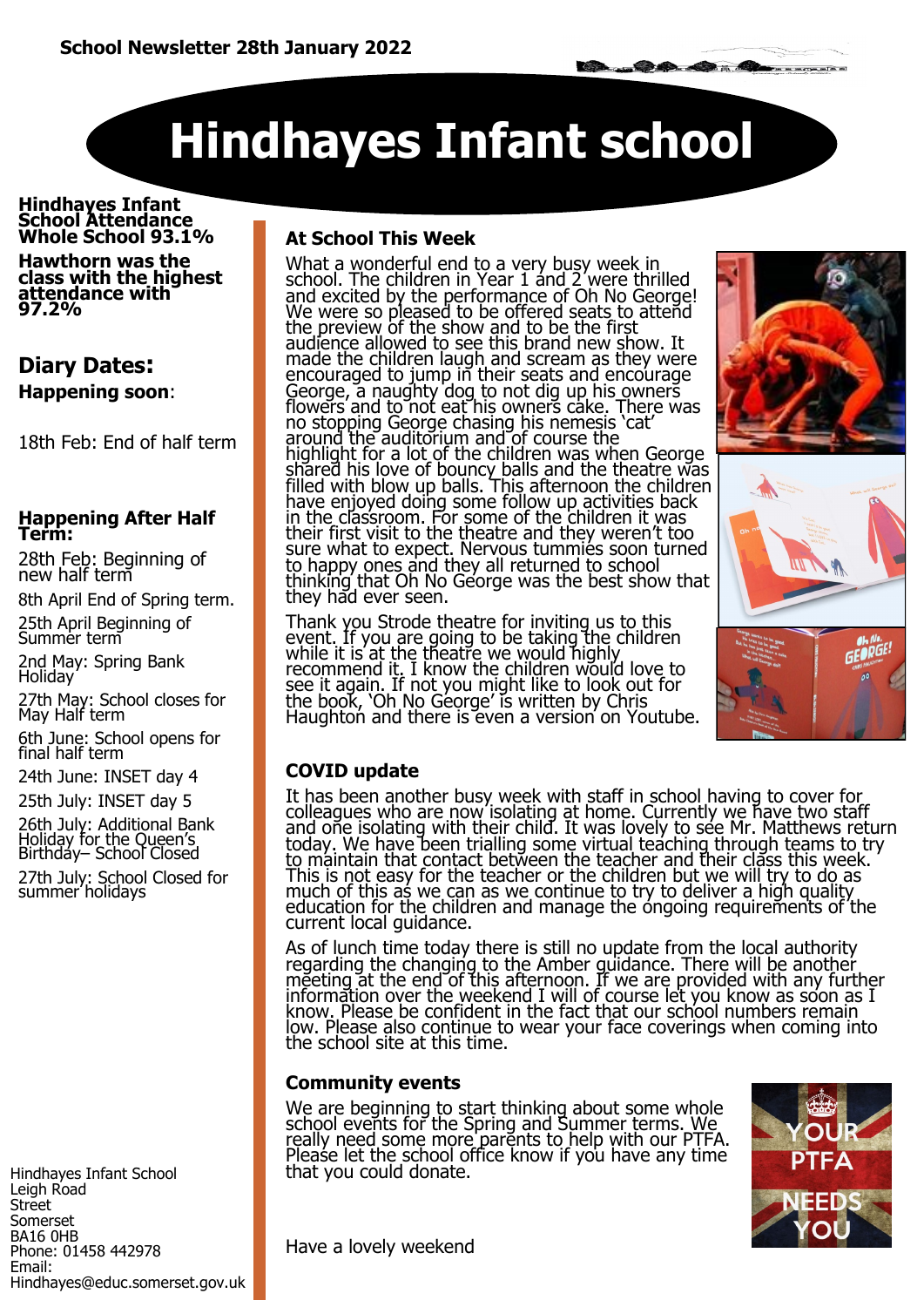

### **Lets Celebrate**

We are delighted that we will be able to begin celebrating the learning that the children have been completing in the classroom once again. Congratulations to all those pupils who have achieved so well in their learning this week and have been chosen to receive certificates.



**Work of the week**: Hope Morse, Obi Rahman, Oscar Rolli, Sienna Bartlett, Mhammed Abduli, Ruby Doggrell, Jacob Wakefield-Vowles, Edward Pickford, Thomas Herbert, Robert Seaward, Amelia Reed, Arthur Matthews, Lily Paisey, Bryony Unger

**Better Learning Powers:** Sebi Burrage, Dexter Dobbins, Ivy Martin, Samuel Hunt, Harper-Lilly Garner-Hamilton, Aeris Colyer, Kenzie Payne, Cayden Crouch, Daisy West, Toby Windsor, Alfie Park, Phoebe Hunt, Luca Warren, Archie Everett

### **Messages from the Hindhayes Staff**

### **Governor Vacancy**

Dear Parents and Carers. We have a vacancy for a Governor on our Board at Hindhayes Infant School. If you are or know of anyone who may be interested in this important role and they want to know more, we can send a letter with further information and a Nomination Form. Being a school Governor is extremely rewarding and benefits the school and its community. The closing date to receive nominations is Thursday 3rd February 2022. There is also further information on the school's Facebook page, Parent Mail as well as our website. Alternatively, please feel free to contact Mike Sales in the school office via email on [MSales@Educ.Somerset.Gov.uk](mailto:MSales@Educ.Somerset.Gov.uk) or call (01458) 444931 for an informal discussion. Thank you

### **Medicine, Plaster and EPI pen permission slip**

Please remember to complete your child's permission slip on ParentMail as soon as possible. This will enable the school to provide your child with Calpol and administer plasters as and when required.

### **Before School**

There have been a number of incidents happening with the school grounds before and also after school. Please remember that the children must be supervised at all times by yourselves. They should be holding your hand or with you so that they do not come to harm. They definitely should not be behind the school library, tree house or on the playground equipment. Thank you for keeping the children safe.

### **Food Orders**

It has come to our attention that some parents have only ordered food for the first 3 weeks of Janaury, please remember that you have to do this every week, and if no food has been ordered then your child will not receive a meal. Please access ParentMail to check this.